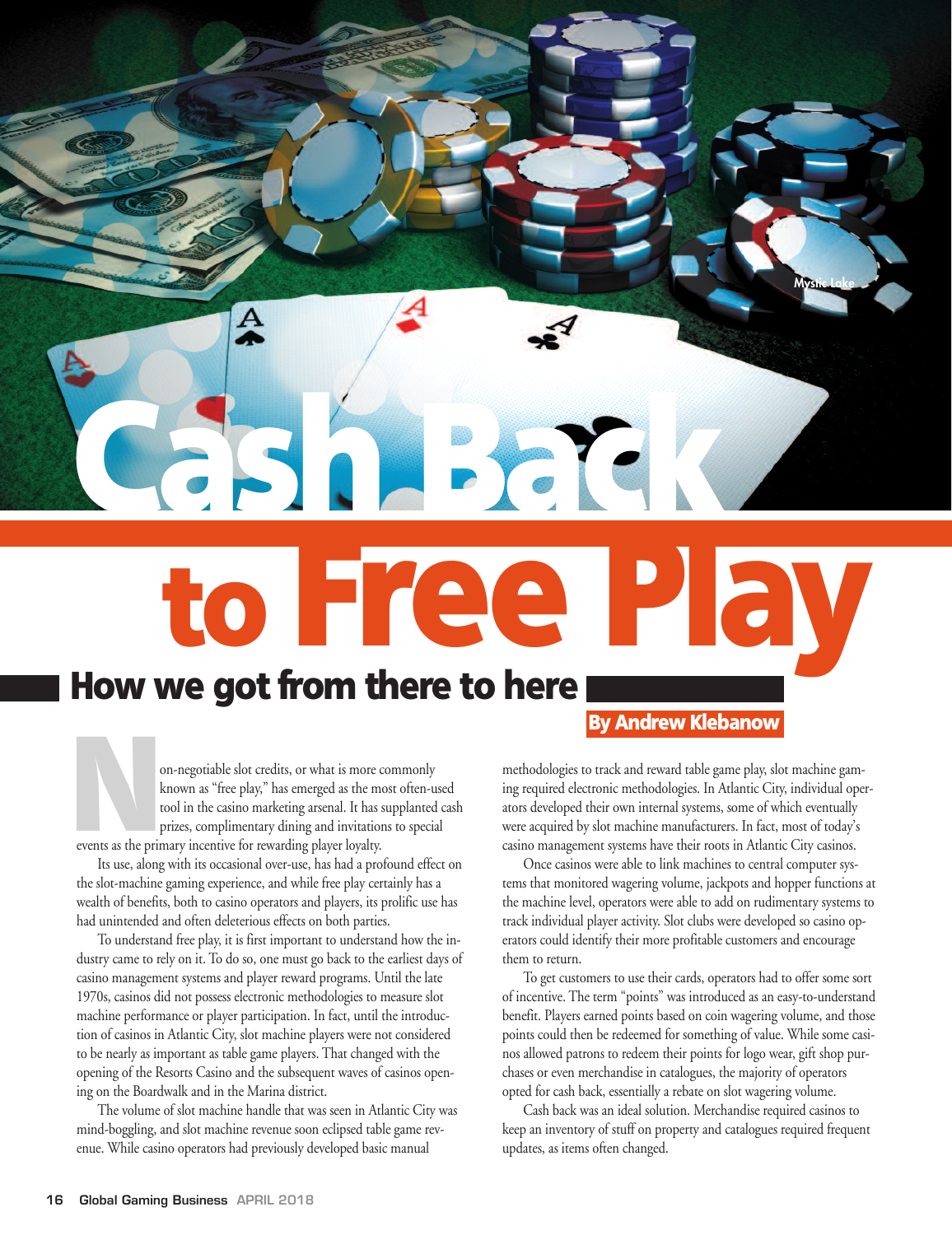Unlike merchandise, casinos always had a sufficient inventory of cash on hand for point redemptions, and unlike merchandise, a player could always insert the cash they just received back into the slot machine.

Casino operators then introduced other marketing programs, most notably in the form of casino "cheques" mailed to players as an incentive to return. These cheques could be redeemed for cash only at the casino's cashier cage, and more or less guaranteed that a player returning to Atlantic City would stop by the casino to redeem their offer. This became the foundation of today's loyalty mail programs.

Unfortunately, cash was a very real and very large expense that appeared on casino income statements. Points redeemed for cash, direct mail offers redeemed for cash, and cash drawings all

had their own line items on the income statement, and combined, made up the lion's share of casino marketing expenses. Casino leadership closely monitored the cost of each of these marketing incentives and tried to identify the optimal amount to give players.

#### **From Cash to Free Play**

As cash back became the standard reward for point redemptions and bounce-back mail offers, some casino operators sensed that some of the money that customers received was not getting played back in their slot machines. Casino operators wanted a chance to win some (or all) of the money they gave back to customers. What they wanted was free play, a non-negotiable slot credit that a customer had to cycle through a machine before they could hit the cash-out button.

By the mid 1990s, casino operators were clamoring slot system providers for free play. Unfortunately, there were a variety of technical and regulatory hurdles that had to be overcome. Machines from different manufacturers had to have common slot accounting system (SAS) protocols.

Regulators also wanted robust technical standards in place since the issuance of free play required a connection to the most valuable part of a slot machine: its credit meter. It was not until SAS 5 protocols were developed in the late 1990s, and tested in each individual jurisdiction, that free play could be introduced and made available on all new slot machines. Then, those new machines had to work their way onto casinos floors through normal replacement cycles. It was not until after 2005 that casino operators were able to offer free play on most, if not all of their machines.

## **Free Play and the Income Statement**

Once free play became available, another issue arose. How should free play be treated on the income statement? Should points redeemable for free play, which are essentially a rebate for past gaming activity, remain as an expense on the income statement as points redeemed for cash back once were? Should direct mail offers, which are essentially incentives to return (and a discount on future wagering activity) be treated the same way? Should the

**Accounting standards have evolved, and today the vast majority of free play has moved off the income statement. Free play is now deducted from gross slot revenue to yield net slot revenue. While the free play appears in a contra revenue account, it is no longer an expense on the income statement.**

cost of free play be discounted by the casino's aggregate slot hold to yield a net expense?

Accounting firms, regulators and auditors debated these questions. Accounting standards have evolved, and today the vast majority of free play has moved off the income statement. Free play is now deducted from gross slot revenue to yield net slot revenue. While the free play appears in a contra revenue account, it is no longer an expense on the income statement.

The effect of this has had a profound impact on casino marketing practices. No longer shackled by very real and large expenses that used to appear on their income statements, casino marketers were free to increase the amount of free play that they could offer, and they have developed a myriad of ways to issue it. Mail offers, points redeemed, new member incentives, drawings, hot seats, even re-

wards to people sitting next to a jackpot winner became common methods of issuing free play.

With the cost of free play removed from the income statement, other marketing expenses fell under greater cost scrutiny. Complimentary meals (comps) is one such example.

At one time, a casino viewed cash incentives and comps as more or less equal expenses. With free play removed from the income statement, the cost of comps became more glaring. Add in the fact that most casinos' food and beverage departments operate at a loss, and comps are now the most expensive component of a casino's loyalty program. In other words, it is far cheaper to give a customer \$30 in free play than a coupon for a \$20 meal.

## **Free Play and Taxation**

Free play also has affected the amount of gaming taxes a commercial casino may pay to the jurisdiction in which it operates. Prior to the days of free play, a casino would issue cash as an incentive. Customers would in turn either wager that money or put it in their pockets. If they wagered it and casinos won their money back, the casinos were obligated to pay gaming taxes on the very money they gave to their players. Put more simply, casino operators were their own best customers and the states in which they operated reaped the most benefit.

The issue of free play and taxation is treated differently by each state and taxing jurisdiction. For example, in Pennsylvania, with an onerously high tax rate of 54 percent, casinos are permitted to deduct free play redeemed from their taxable gaming revenue. Casinos in some other jurisdictions are not. This allows Pennsylvania's casino operators to extend more generous free play offers than casinos in other states.

Free play is used so liberally there that it accounts for nearly 20 percent of Pennsylvania's gross slot revenue. While Pennsylvania represents an extreme example, the ability to keep free play costs off income statements has led many operators to issue free play well in excess of 10 percent of gross slot revenue.